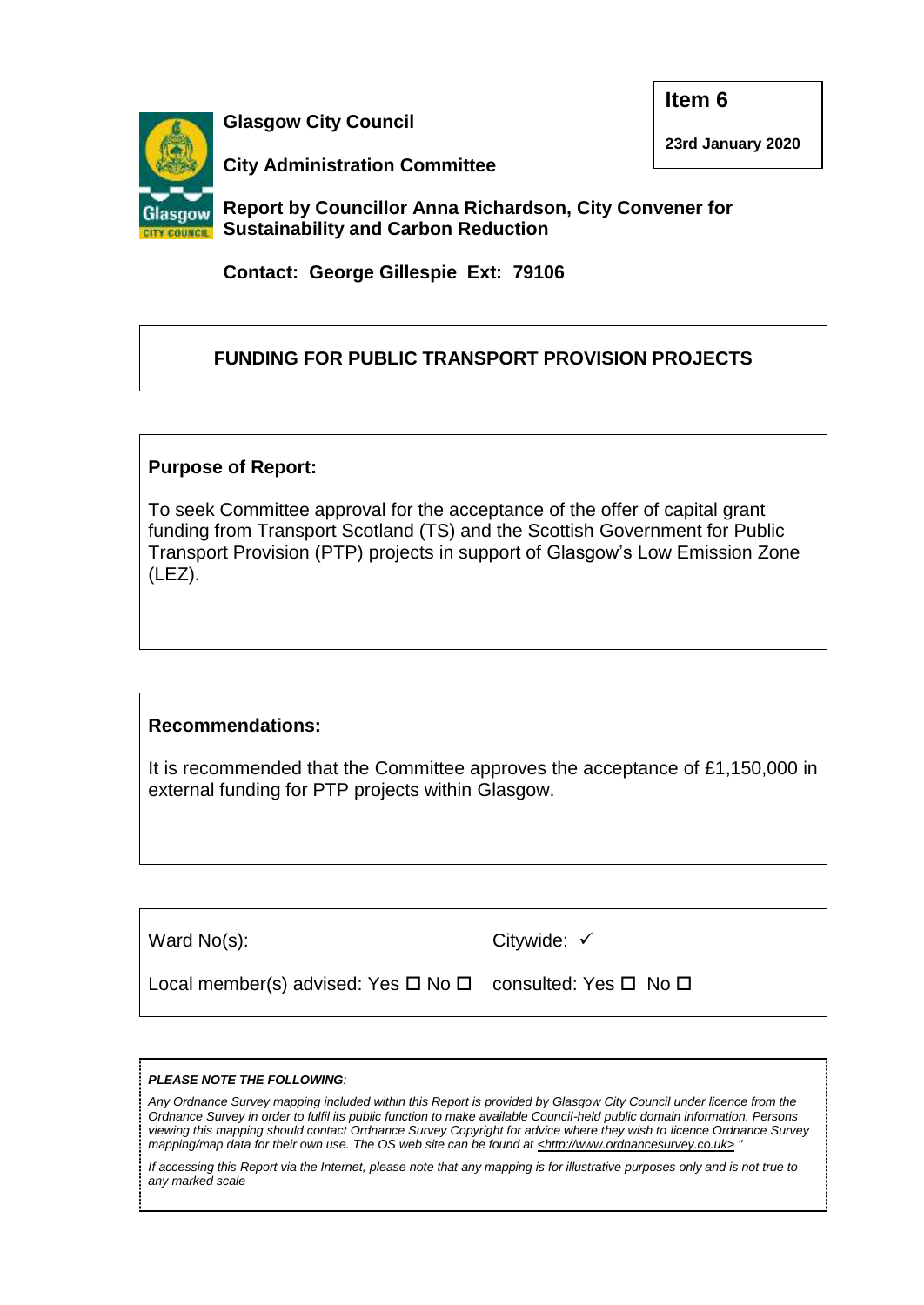#### **1. Background**

- 1.1 The purpose of this report is to seek City Administration Committee approval for the acceptance of the offer of capital grant funding from Transport Scotland (TS) and the Scottish Government for Public Transport Provision (PTP) projects in support of Glasgow's Low Emission Zone (LEZ).
- 1.2 This funding is a one off grant award for Public Transport Provision (PTP) projects in support of the introduction of an LEZ.
- 1.3 In October 2019, TS invited those Local Authorities introducing LEZs and their neighbouring authorities to submit expressions of interest in a grant for funds to complement those zones.
- 1.4 Glasgow introduced Scotland's first LEZ at the end of 2018, with the first phase initially focusing on buses. The extension of the LEZ to all vehicle types is planned for the end of 2022.
- 1.5 The City Council has been successful in obtaining £1,150,000 of funding and a grant award letter was issued on 28 November 2019.
- 1.6 The table below details the programme of works that the Council has identified as part of the funding application process:

| <b>Project</b>                                | <b>Amount</b> | <b>Funding Aims</b>                                                                                                                                                                                                                                                                                                                                                                                                                                                               |
|-----------------------------------------------|---------------|-----------------------------------------------------------------------------------------------------------------------------------------------------------------------------------------------------------------------------------------------------------------------------------------------------------------------------------------------------------------------------------------------------------------------------------------------------------------------------------|
| Workplace<br>Parking Levy<br>Study            | £75,000       | To inform Glasgow's Transport Strategy, this<br>funding will be used to investigate options for<br>developing and implementing a Workplace Parking<br>Levy (WPL). This will research what other cities<br>have undertaken to date and identify the pros and<br>cons of developing and introducing a WPL in<br>Glasgow. This is only one of a series of measures<br>that will be considered to improve air quality and<br>create a healthier environment and reduce<br>congestion. |
| Expansion of<br><b>Nextbike</b><br>Cycle Hire | £155,000      | Development and the expansion of the Glasgow<br>City Cycle Hire Scheme (Nextbike) at 6 new<br>locations -<br>1. Glasgow Central Station (junction of Argyle<br>Street/Oswald Street).<br>2. Kingston Bridge (north) (Broomielaw at the<br>Renfrew ferry).<br>3. The Round Toll (junction of Garscube<br>Road/Farnell Street).<br>4. Bath Street at Wellington Street.<br>5. King Street (junction of Osborne Street).<br>6. Carrick Quay (Clyde Street at Ropework<br>Lane).      |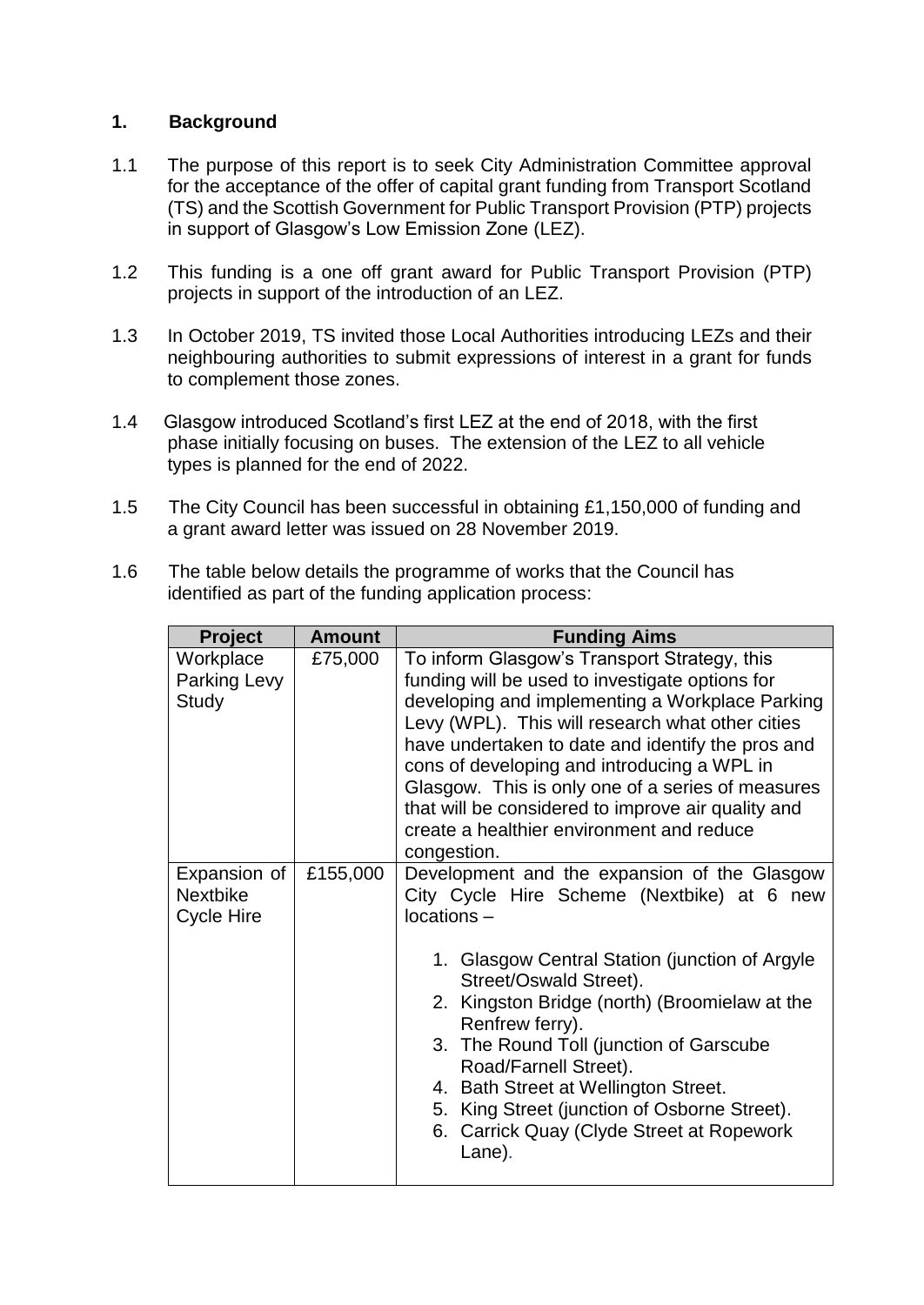| <b>Project</b>                                         | <b>Amount</b> | <b>Funding Aims</b>                                                                                                                                                                                                                                                                                                                                                                                |
|--------------------------------------------------------|---------------|----------------------------------------------------------------------------------------------------------------------------------------------------------------------------------------------------------------------------------------------------------------------------------------------------------------------------------------------------------------------------------------------------|
|                                                        |               | This funding will allow for the installation of the hire<br>infrastructure, the supply of 10 bikes to service the<br>location and the operation and maintenance of<br>these bikes for the duration of the operational<br>contract, currently this is estimated for the end of                                                                                                                      |
| Traffcom                                               | £100,000      | 2025.<br>Assess the location of the loop positions, relocate                                                                                                                                                                                                                                                                                                                                       |
| Loop<br>Optimisation                                   |               | and validate at the selected sites.                                                                                                                                                                                                                                                                                                                                                                |
| <b>Traffic Signal</b><br>Infrastructure<br>Improvement | £600,000      | Trial the introduction of the traffic control system,<br>Microprocessor Optimised Vehicle Actuation<br>(MOVA), at two major junctions to allow the City<br>Council to run traffic control systems - Split Cycle<br>Offset Optimisation Technique (SCOOT), MOVA<br>and Vehicle Actuation (VA) - to further reduce<br>queuing traffic.                                                               |
|                                                        |               | The funding will allow for the sites to be upgraded<br>at:                                                                                                                                                                                                                                                                                                                                         |
|                                                        |               | <b>Hurlet Cross.</b><br>$\bullet$                                                                                                                                                                                                                                                                                                                                                                  |
|                                                        |               | Bearsden Road / Ilay Avenue.                                                                                                                                                                                                                                                                                                                                                                       |
| Co-Wheels<br>Club<br>Car<br>Vehicle<br>Replacement     | £220,000      | Replace 8 of the existing 9 Low Emission Zone<br>located vehicles with zero emission alternatives<br>(with the 9th vehicle having already been replaced).<br>This funding will provide for the purchase and<br>installation of the Electric Vehicle (EV) charging<br>equipment required to charge the vehicle and also<br>a first year subsidy payable to the operator for<br>supplying a full EV. |

### **2. Funding Conditions and Governance**

- 2.1 Grant funding for the PTP programmes requires all works to be completed by 31 March 2020.
- 2.2 The City Council has programmed works to meet this deadline and will comply with the governance arrangements as stipulated in the funding agreement.

# **3 Policy and Resource Implications**

**Resource Implications:**

| Financial: | This will provide additional funding of |
|------------|-----------------------------------------|
|            | £1,150,000 to be spent in 2019/20.      |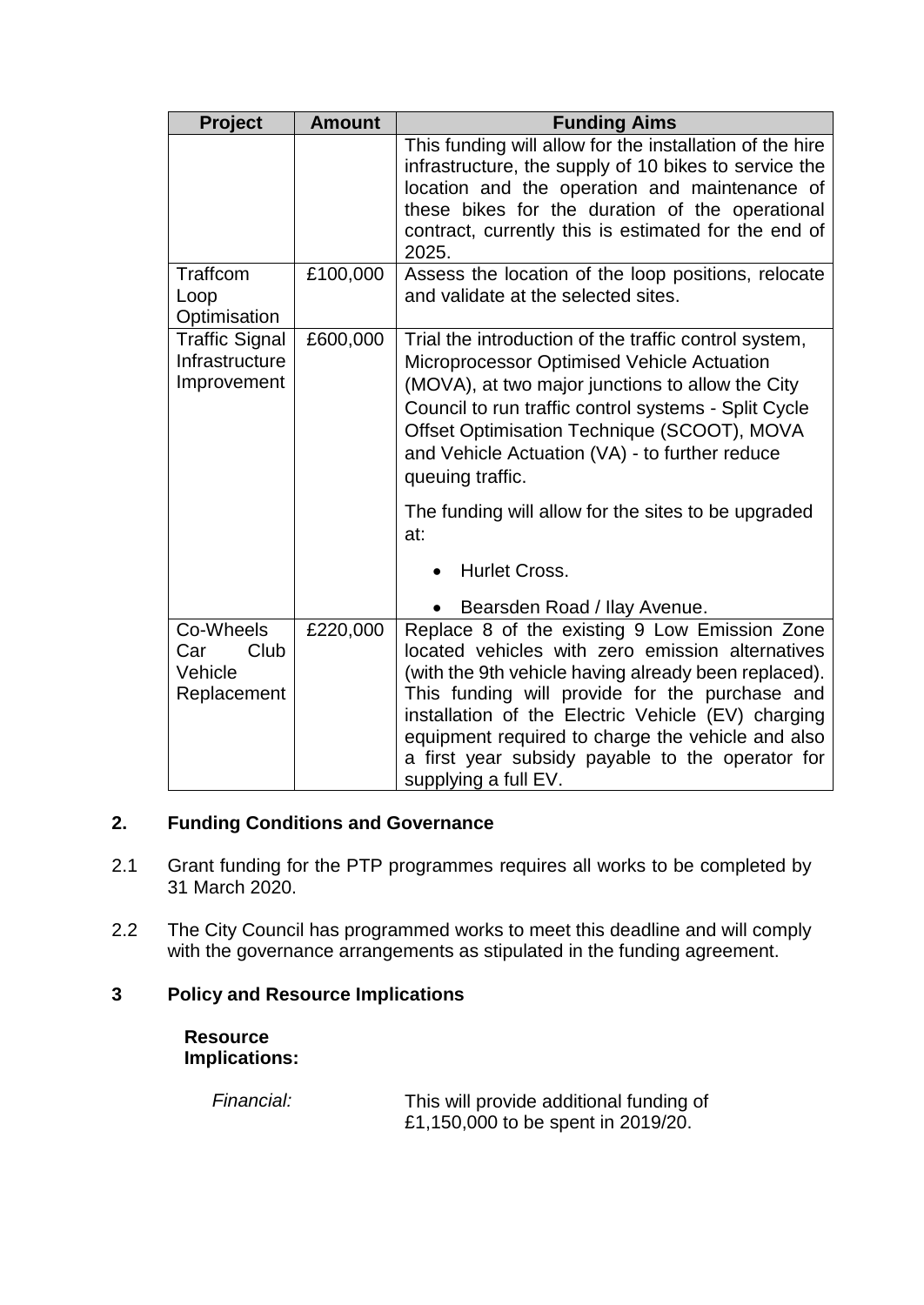| Legal:     | <b>Glasgow City Council Legal Services will</b><br>conduct due diligence prior to signing of grant<br>award letters. |
|------------|----------------------------------------------------------------------------------------------------------------------|
| Personnel: | Additional resources will be required.                                                                               |

*Procurement:* Works will be procured according to procedures appropriate to each project.

**Council Strategic Plan:** The projects supported by this funding in turn support the following Strategic Plan themes:

- A Thriving Economy
- A Vibrant City
- A Healthier City
- A Sustainable and Low Carbon City

The following Strategic Plan outcomes are supported:

- A resilient, growing and diverse city economy where businesses thrive.
- Glaswegians are active and healthier.
- Glasgow is healthier.
- Citizens use active travel, including walking and cycling.
- We have more sustainable, integrated transport networks across the city, and less congestion.
- We have a low carbon footprint as a council and as a city.

The funding makes an important contribution towards the Council's commitment to 'prioritise sustainable transport across the city' (Priority 55).

#### **Equality and Socio-Economic Impacts:**

*Does the proposal* 

Supportive of the stated outcomes.

*support the Council's Equality Outcomes 2017-22 What are the potential equality impacts as a result of this report?* Individual EQIA screenings will be undertaken for the individual projects as appropriate.